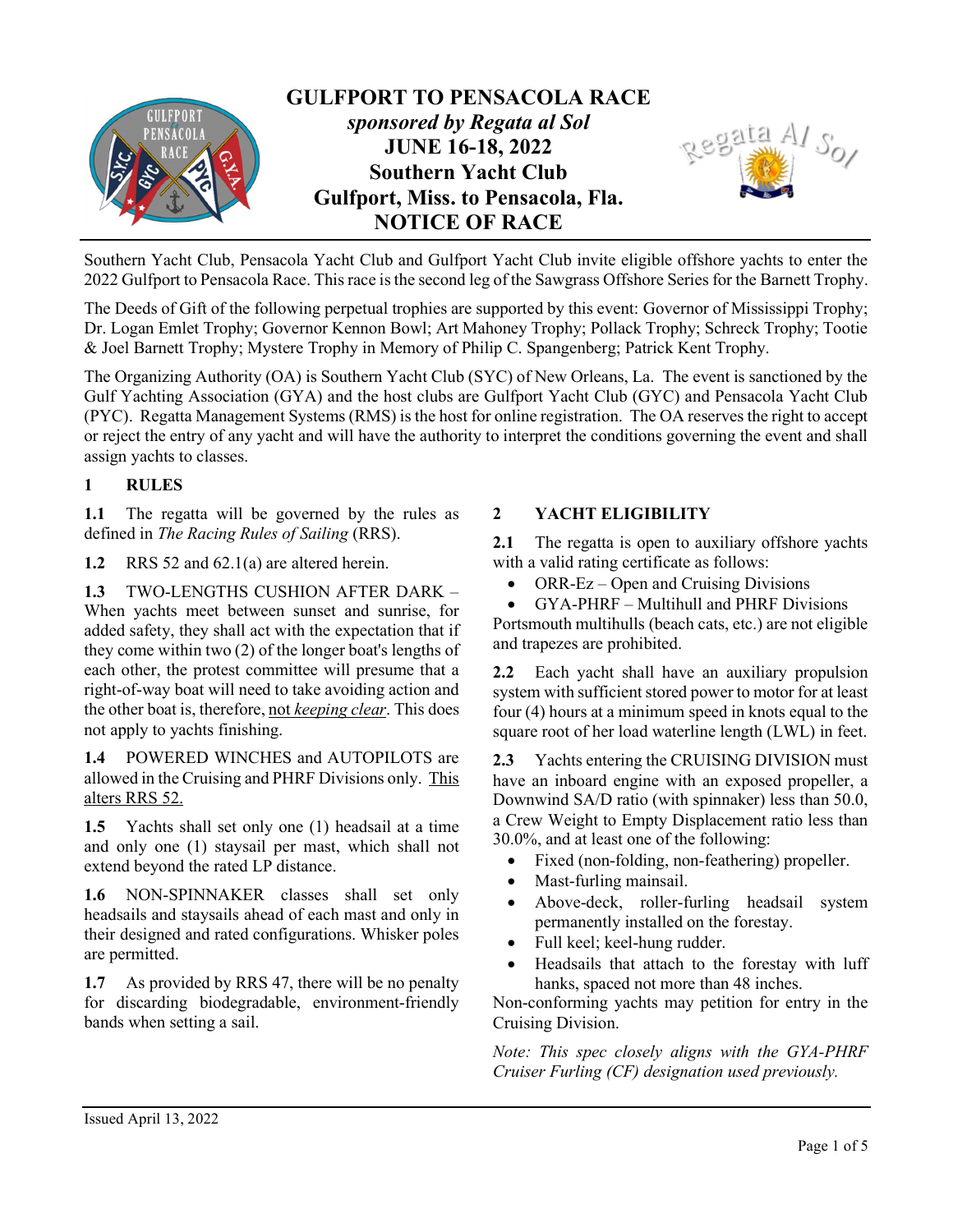2.4 PHRF DIVISION entrants are not eligible for challenge and perpetual trophies.

2.5 The OA may modify or reject a yacht's entry if it is deemed to be inconsistent with the intent of the eligibility requirements.

# 3 SAFETY REQUIREMENTS

3.1 The equipment listed in Appendix A— MANDATORY SAFETY EQUIPMENT is required for all yachts. Additionally, the OA strongly recommends compliance with US Sailing Safety Equipment Requirements (US SER) for a Coastal race.

3.2 All yachts will be subject to random inspection for compliance with Appendix A and their rating certificates. Yachts found not in compliance will be subject to protest by the Race Committee which may result in disqualification or other penalties. These inspections are made for rules enforcement purposes only; the RC will not assess nor warrant the safety or seaworthiness of yachts or crews.

3.3 Prior to the start, each yacht shall hold a man overboard (MOB) briefing or drill involving the full crew.

3.4 At each yacht's Prestart Check-in, every soul aboard shall be visible on deck wearing a Personal Flotation Device (PFD) and a handheld VHF shall be displayed.

# 4 TRACKING

4.1 Each yacht shall provide and carry a GPS tracking device in accordance with the appendix RACE TRACKING SPECIFICATION.

4.2 The tracking device shall be operational from the time a yacht casts off before the start and until she next docks after finishing or withdrawing from the race.

### 5 CREW ELIGIBILITY & RESPONSIBILITIES

5.1 The term "Skipper" as used herein means the person, whether or not the owner of the yacht, who is so designated on the entry form and who is the Person in Charge of the yacht during the race. The Skipper is responsible for the yacht, its handling and safety, the conduct of the crew before, during and after the race, and compliance with the Notice of Race and the Sailing Instructions.

5.2 The Skipper shall make all race documents available to each crew member for review.

5.3 The safety of a boat and her crew is the sole and inescapable responsibility of the Owner, who shall do his best to ensure that the boat is fully sound, thoroughly seaworthy and manned by an experienced crew who are physically fit and sufficient in number to sail the boat in adverse conditions. The owner must ensure that all safety equipment is properly maintained and stowed and that the crew knows where it is kept and how it is used.

5.4 Single-handed entries will not be accepted.

# 6 NOTICES TO COMPETITORS

Amendments and notices will be posted on the official notice boards at SYC, GYC and online at RMS. Electronic notifications (email and/or SMS) will be sent to competitors registered via RMS.

The SAILING INSTRUCTIONS will be available online prior to the event.

# 7 DIVISIONS AND CLASSES

7.1 The racing fleet will have the following divisions, broken into classes as entries warrant:

• **OPEN** – Monohull racing yachts.

 CRUISING – Monohull cruising yachts with Spinnaker and Non-Spinnaker sub-divisions.

- MULTIHULL Multihull racing yachts.
- PHRF Legacy class for PHRF scoring.

Classes will be announced at the Skippers Meeting.

# 8 FLEET CHALLENGES

Challenge options for the combined Open & Cruising divisions include:

• **MASTERS** – Yachts with skippers aged 65 years or over on the day of the start, scored overall in fleet, with a corrected time credit of 100 seconds (1m40s) for each year of the skipper's age over 65. Age 65 receives no credit, 66 receives 1m40s, 67 receives 3m20s, and so forth.

 YOUTH – Yachts with 2 or more crew under the age of 21 on the day of the start, scored overall in fleet.

• TEAMS – Three-boat teams may compete in recognized yacht club and builder/designer categories. A yacht may register with only one team in each category, but multiple teams may be registered from the same club or builder/designer. Team scores will be the combined overall fleet scores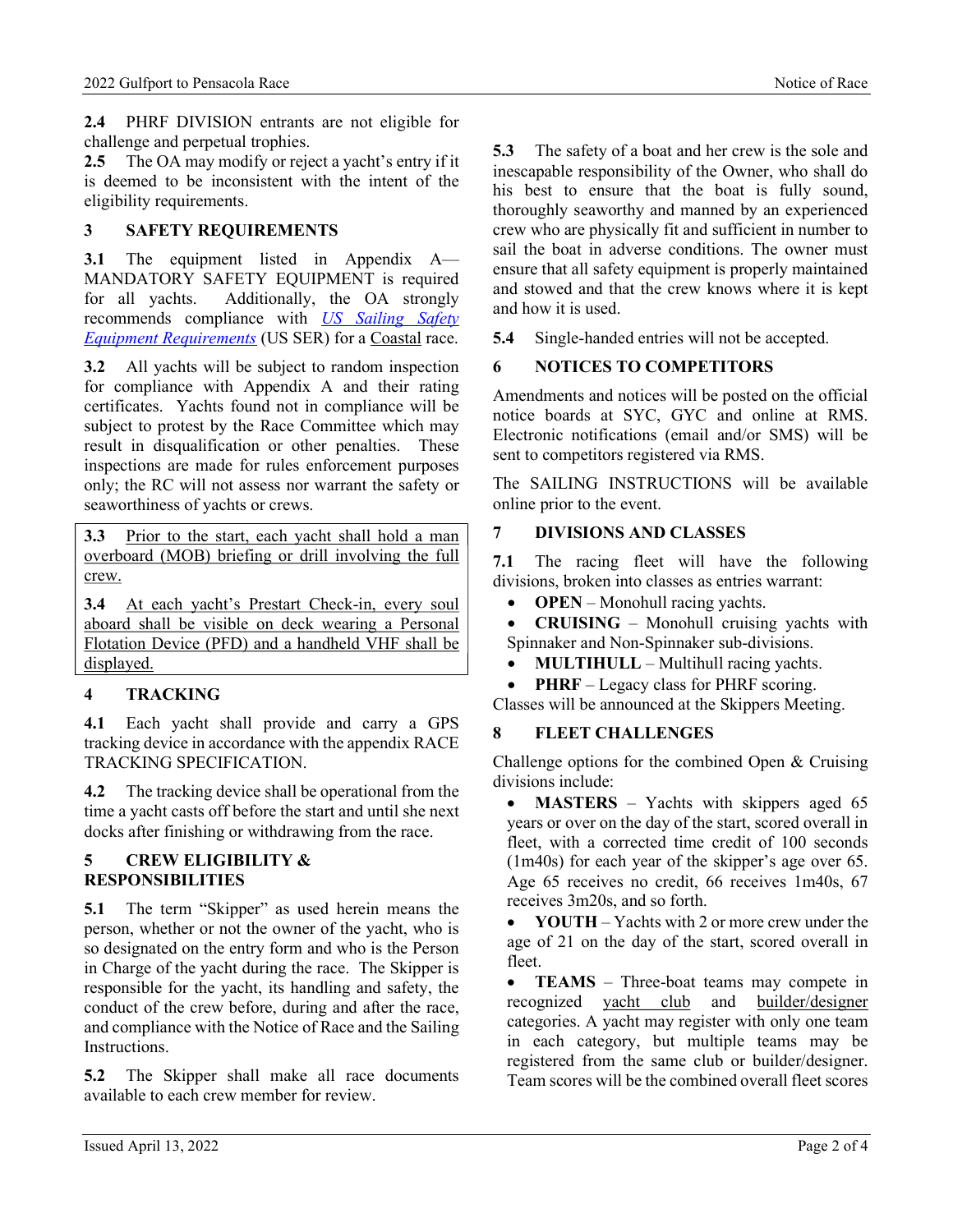of the yachts. Intra-team communication while racing is prohibited by RRS 41.

### 9 ENTRIES AND FEES

9.1 Eligible yachts may be entered by completing the online entry form, including payment of all fees. Registration must be made via RMS at the link provided below. The entry submission deadline is noted on the schedule.

9.2 The regatta entry fee is \$100.00 before Friday, June 3, 2022, and \$125.00 thereafter.

### 10 SCHEDULE

| Friday, June 3, 2022         |                                                         |  |
|------------------------------|---------------------------------------------------------|--|
| 2200                         | Early entry deadline                                    |  |
| Thursday, June 16, 2022      |                                                         |  |
| 1200                         | Final entry deadline                                    |  |
| 1830                         | Skippers Meeting at Gulfport YC                         |  |
| <b>Friday, June 17, 2022</b> |                                                         |  |
| 0930                         | Deadline to submit Crew List Forms                      |  |
|                              | GPS tracking devices must be active upon<br>casting off |  |
| 1155                         | <b>First Warning Signal</b>                             |  |
| Saturday, June 18, 2022      |                                                         |  |
| 1800                         | Awards Ceremony at Pensacola YC                         |  |

### 11 SKIPPERS MEETING

11.1 The Skippers Meeting will be held at Gulfport Yacht Club as noted on the schedule. Each entrant is encouraged to be represented to receive a regatta packet.

11.2 The final SCRATCH SHEET will be distributed at the Skippers Meeting and posted online.

# 12 CREW LIST

No later than 0930 on the day of the start, each yacht must submit a complete and accurate Crew List Form. Crew Lists shall be submitted to the RC as follows: via email to billwright $504@gmail.com$ ; or by hand at the Skippers Meeting or on the morning of the start. Any changes in the Crew list shall be provided by the same deadline. The RC will not accept Crew List Forms on the water.

## 13 THE COURSE

13.1 The fleet will start in the Mississippi Sound near the Gulfport Yacht Harbor and finish in the Gulf of Mexico at the Pensacola sea buoy, leaving Ship Island and the Gulfport and Mobile sea buoys to port.

13.2 The marks of the course will be specified in the Sailing Instructions. NOAA charts 11373, 11376 & 11382 are applicable.

13.3 The course distance will be 100.0 nm and is not subject to redress. This alters RRS 62.1(a).

### 14 PENALTIES AND SCORING

14.1 Prior to passing the Gulfport sea buoy, RRS 44.1 (Two-Turns Penalty) shall apply. Once clear of the sea buoy, RRS 44.3 Scoring Penalty shall apply. (20% penalty with display of a YELLOW FLAG.)

14.2 US SAILING Addendum V, rule V2 shall apply.

14.3 Yachts shall be scored using handicap corrected time.

14.3.1 For ORR-Ez scoring, it is the intent of the RC to use Performance Curve Scoring (PCS) with a constructed course.

14.3.2 For PHRF scoring, it is the intent of the RC to use the GYA Wind & Course Ratings.

### 15 DOCKING

Pensacola YC will attempt to make arrangements for the docking of the fleet until Monday, June 20, 2022, without charge. If available, the dockmaster will assign berths as yachts arrive at the PYC pier.

# 16 PRIZES

The full list of prizes will be provided in a separate document. Perpetual trophy winners will receive marker trophies. Each yacht will receive a participation tag.

# 17 SEA BUOY SOCIETY

Competitors who have participated in twenty (20) or more editions of the Gulfport to Pensacola Race, including this one, are eligible for induction into the Sea Buoy Society. New inductees will be recognized at the awards ceremony. See the event web site for more details.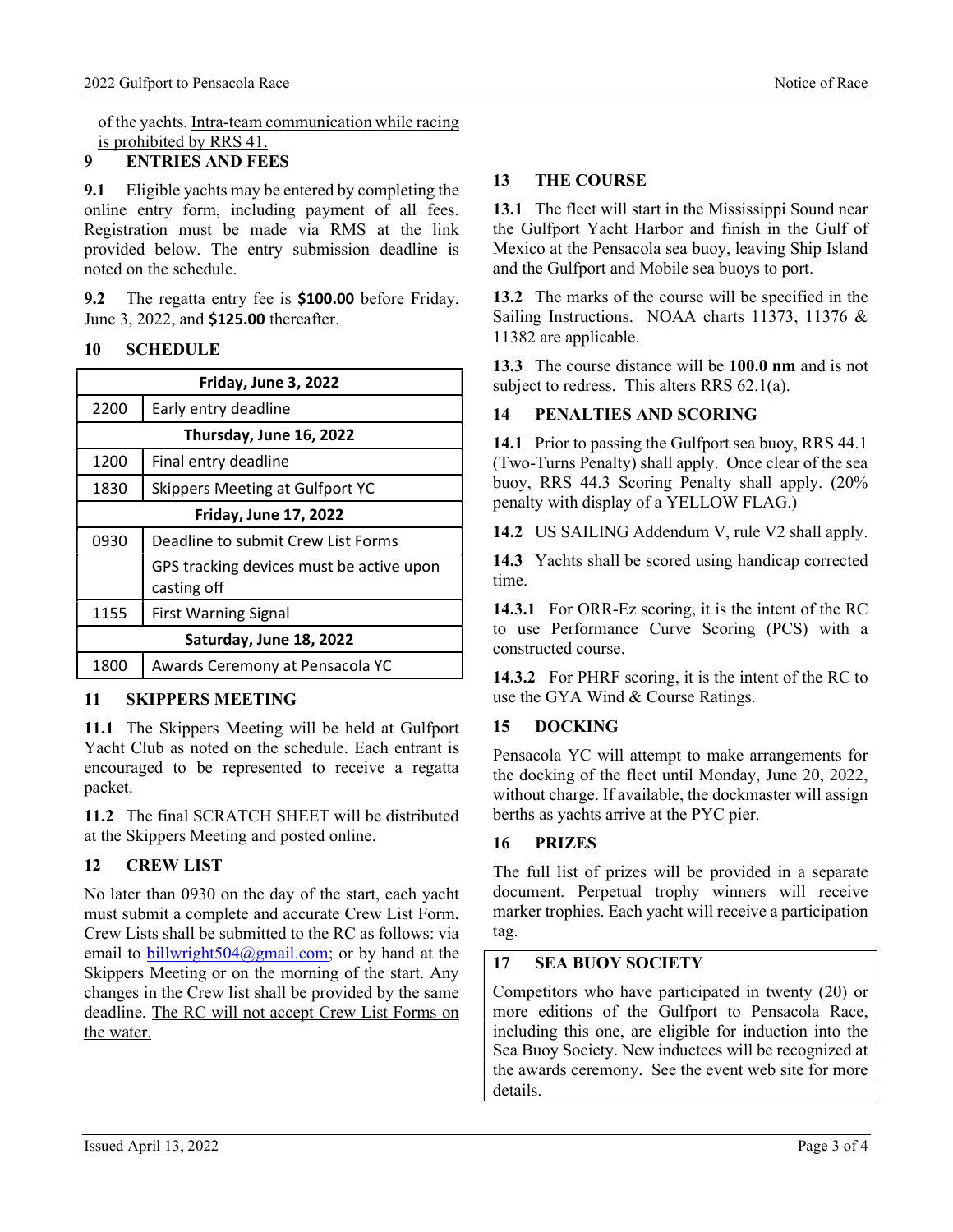#### 18 DISCLAIMER OF LIABILITY

Competitors participate in the regatta entirely at their own risk. See RRS 3 Decision to Race. The Management of the event will not accept any liability for material damage or personal exposure, illness, injury or death sustained in conjunction with or prior to, during, or after the regatta.

#### 19 INSURANCE

Each participating yacht shall be insured with valid third-party liability insurance sufficient to cover liability for loss, damage, personal injury or death.

#### 20 MISCONDUCT

In the event of a serious breach of conduct by a Skipper, owner, crew or their guests, before, during or after the race, a yacht may be subject to disqualification and other disciplinary action. Penalties may include, but are not limited to, exclusion from one or more future GYA sanctioned events.

#### 21 CONTACTS AND INFORMATION

For more information, see the SYC web site (www.southernyachtclub.org) or contact:

- Southern Yacht Club: (504) 288-4200 or info@southernyachtlcub.org.
- Gulfport Yacht Club: (228) 863-6796
- Pensacola Yacht Club: (850) 433-8804

Regatta Chair: Bill Wright, billwright504@gmail.com

PRO: Nathan Adams, npadamsiii@gmail.com

RMS event website: https://www.regattaman.com/ def event page.php?race id=584&yr=2022

Race Tracking: Kattack.com



# # #